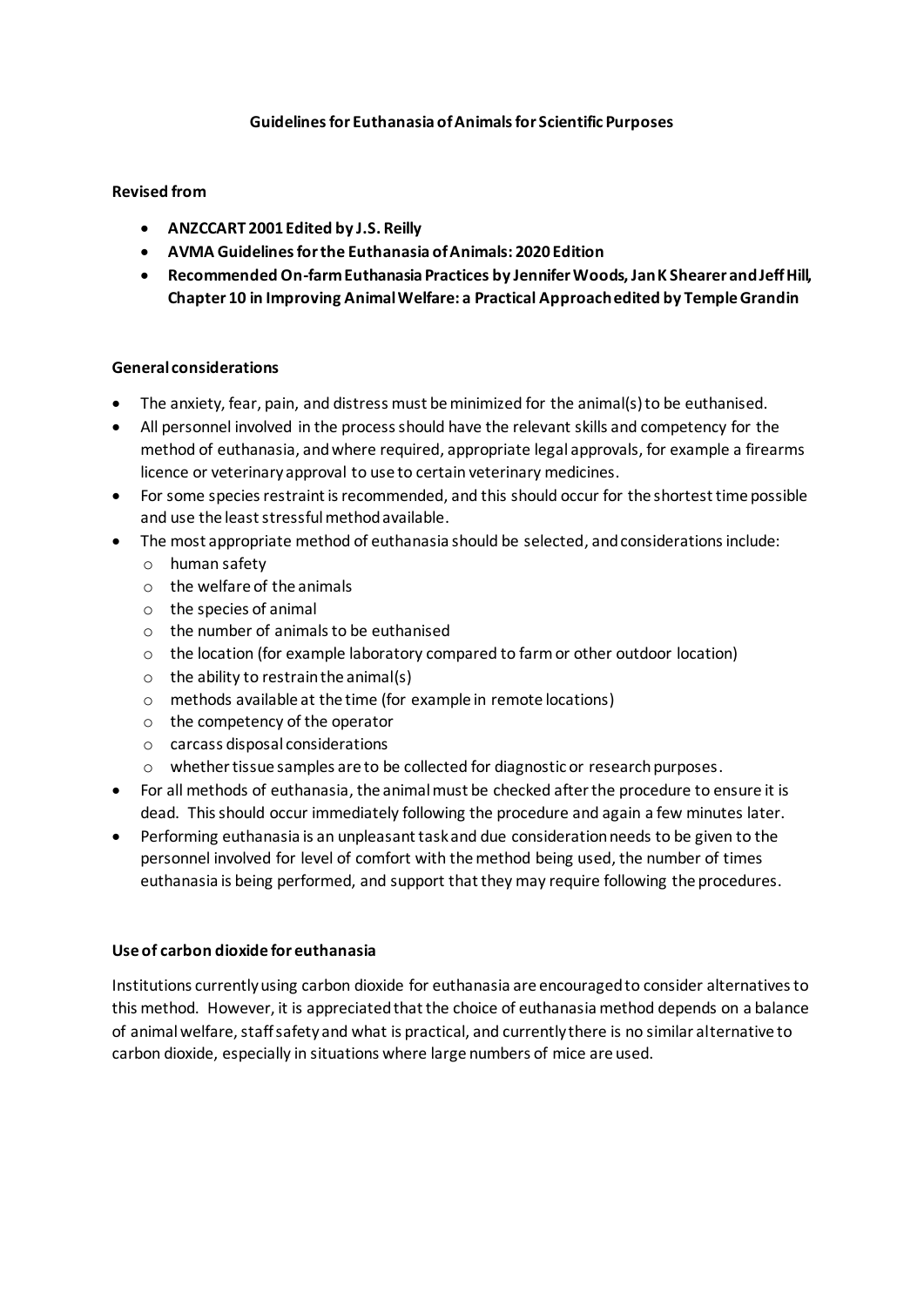# **Commentary on the use of carbon dioxide for euthanasia from the AVMA Guidelines for the Euthanasia of Animals: 2020 Edition**

## *Advantages*

- 1. The rapid depressant, analgesic, and anaesthetic effects of CO2 are well established.
- 2. Carbon dioxide is readily available in compressed gas cylinders.
- 3. Carbon dioxide is inexpensive, non-flammable, and nonexplosive and poses minimal hazard to personnel when used with appropriate equipment.

# *Disadvantages*

- 1. Substantial and conflicting differences in response to CO2 inhalation exist.
- 2. CO2 is aversive in some species.
- 3. Because CO2 is heavier than air, layering of gas or incomplete filling of a chamber may permit animals to climb or raise their heads above the effective concentrations and avoid exposure.
- 4. Immature individuals and some aquatic and burrowing species may have extraordinary tolerance for CO2.
- 5. Reptiles and amphibians may breathe too slowly for the use of CO2.
- 6. Euthanasia by exposure to CO2 with O2 supplementation may take longer than euthanasia by other means.
- 7. Induction of loss of consciousness at concentrations < 80% may produce post-mortem pulmonary and upper respiratory tract lesions.
- 8. Dry ice and liquid CO2 are potential sources of distress or injury if permitted to directly contact animals.
- 9. If animals are anesthetized with inhaled agents prior to completing the euthanasia process with CO2, sufficient time should be allowed to prevent rapid recovery during the wash-in of CO2 and the subsequent wash-out of inhaled agent.

### *General Recommendations*

- 1. Carbon dioxide is acceptable with conditions for euthanasia in those species where aversion or distress can be minimized.
- 2. Carbon dioxide exposure using a gradual-fill method is less likely to cause pain due to nociceptor activation by carbonic acid prior to onset of unconsciousness; a displacement rate from 30% to 70% of the chamber volume/min is recommended for rodents.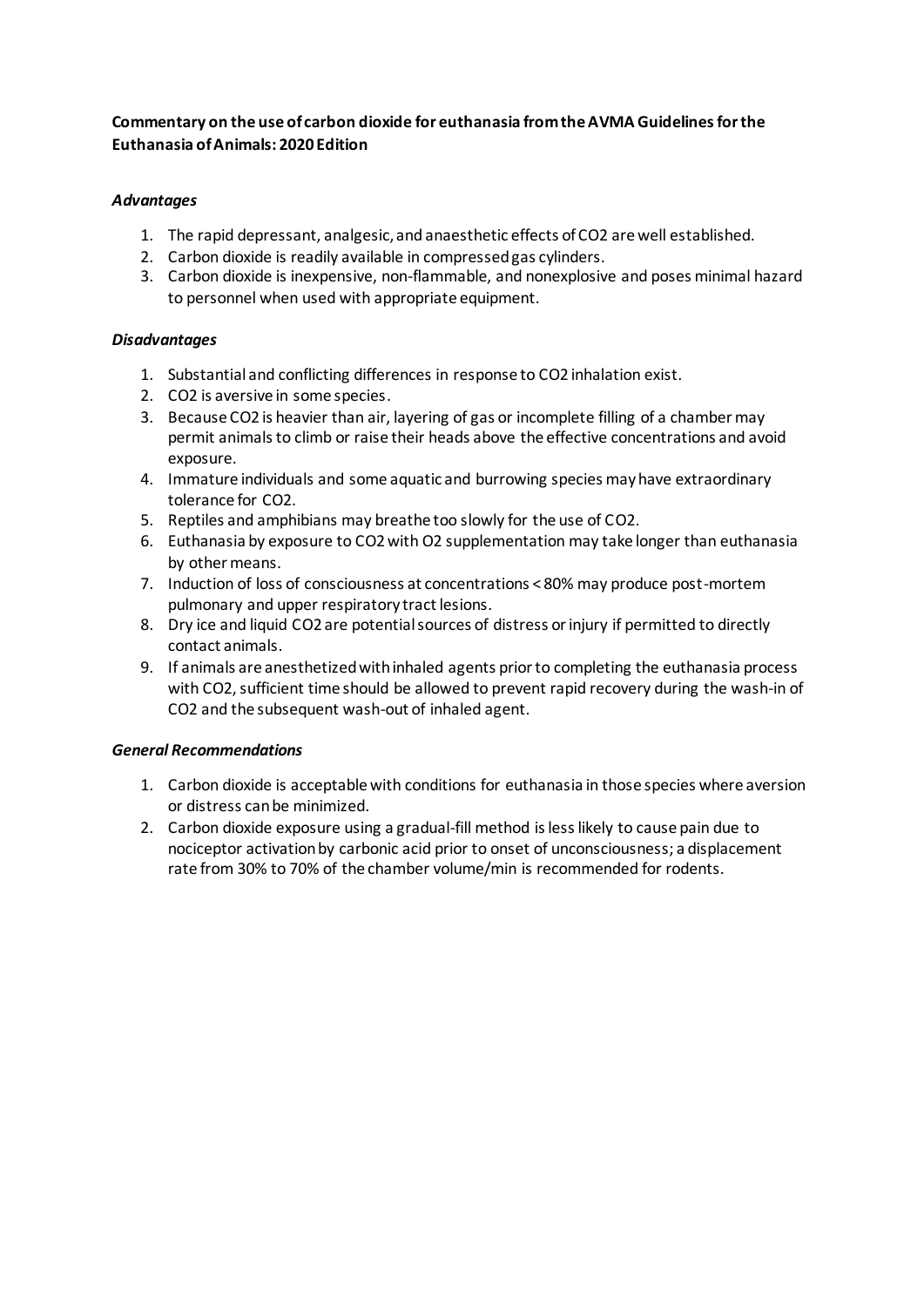## **Rats and Mice**

| <b>Techniques</b> | Recommended    | <b>Acceptable with reservations</b>                 | Not acceptable        |
|-------------------|----------------|-----------------------------------------------------|-----------------------|
| Chemical          |                |                                                     |                       |
| Inhalant          | None           | Halothane                                           | *Carbon dioxide       |
|                   |                |                                                     | Ether                 |
|                   |                |                                                     | Hydrogen cyanide      |
|                   |                |                                                     | Carbon monoxide       |
|                   |                |                                                     | Nitrogen              |
|                   |                |                                                     | Chloroform            |
| Injectable        | Pentobarbitone |                                                     |                       |
|                   | sodium i.p.    |                                                     |                       |
|                   |                |                                                     |                       |
|                   | Ethanol i.p.   |                                                     |                       |
|                   |                |                                                     |                       |
| Physical          | None           | Cervical dislocation in animals >150g if stunned or | Microwave irradiation |
|                   |                | anaesthetized first.                                | Decompression         |
|                   |                |                                                     | Asphyxia              |
|                   |                | Decapitation with training.                         | Rapid freezing        |
|                   |                |                                                     |                       |
|                   |                | Stunning and exsanguination with training.          |                       |
|                   |                |                                                     |                       |

\* A number of studies have concluded that CO<sub>2</sub> causes pain and distress in animals. This indicates a need for careful reconsideration of its use. Reviewed in [https://doi.org/10.1258/0023677053739747.](https://doi.org/10.1258%2F0023677053739747)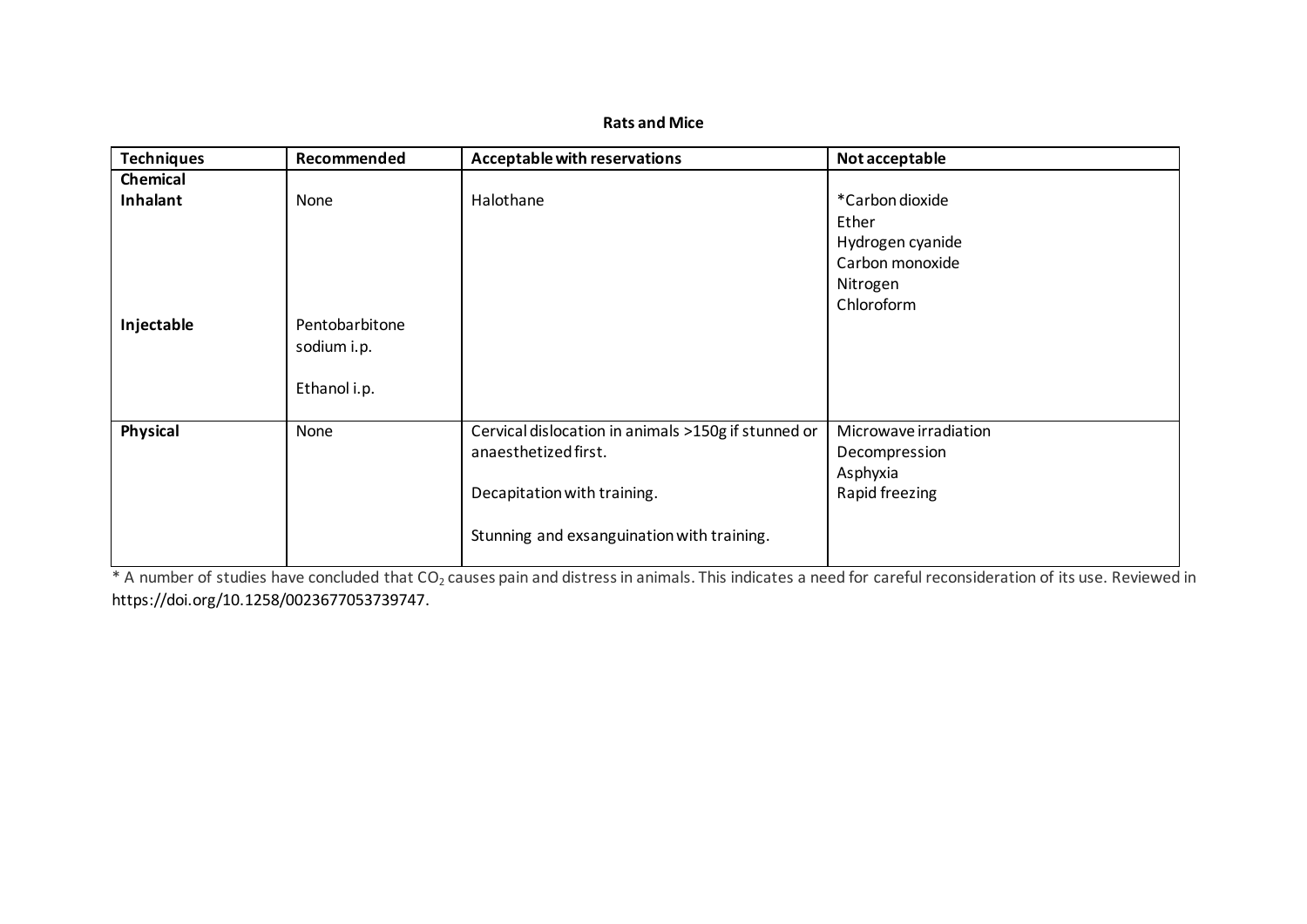# **Guinea Pigs**

| <b>Techniques</b> | Recommended                   | Acceptable with reservations                                                      | Not acceptable                                                                |
|-------------------|-------------------------------|-----------------------------------------------------------------------------------|-------------------------------------------------------------------------------|
| Chemical          |                               |                                                                                   |                                                                               |
| Inhalant          | None                          | Halothane<br>Nitrous oxide used with other inhalants                              | *Carbon dioxide<br>Ether<br>Hydrogen cyanide<br>Carbon monoxide<br>Chloroform |
| Injectable        | Pentobarbitone sodium<br>i.p. |                                                                                   | No intravenous agents are acceptable.                                         |
| Physical          | None                          | Cervical dislocation with training.<br>Stunning and exsanguination with training. |                                                                               |

\* A number of studies have concluded that CO<sub>2</sub> causes pain and distress in animals. This indicates a need for careful reconsideration of its use. Reviewed in [https://doi.org/10.1258/0023677053739747.](https://doi.org/10.1258%2F0023677053739747)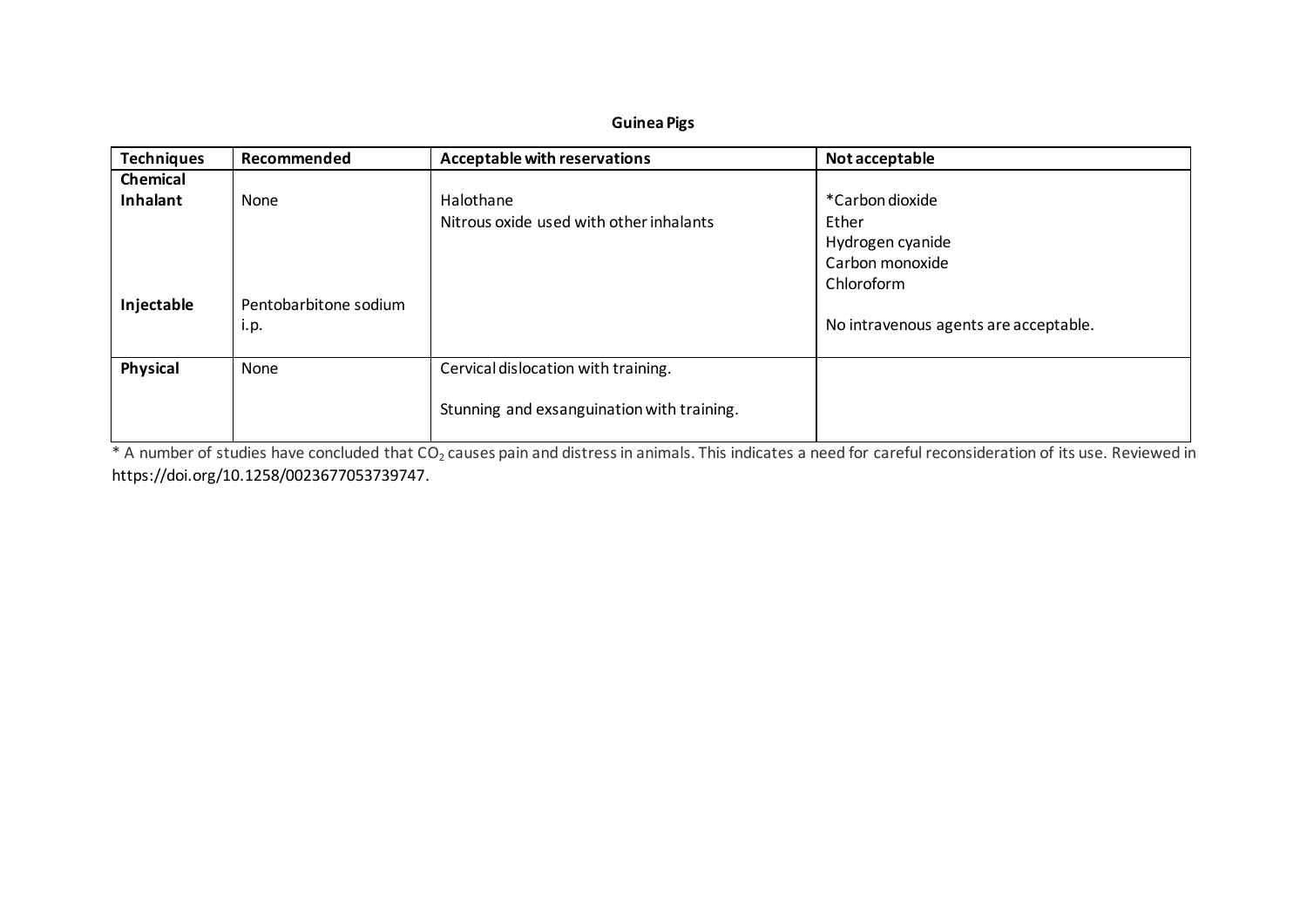# **Laboratory Rabbits**

| <b>Techniques</b> | Recommended                               | Acceptable with reservations                                                      | Not acceptable                                                                |
|-------------------|-------------------------------------------|-----------------------------------------------------------------------------------|-------------------------------------------------------------------------------|
| Chemical          |                                           |                                                                                   |                                                                               |
| Inhalant          | None                                      | Halothane                                                                         | *Carbon dioxide<br>Ether<br>Hydrogen cyanide<br>Carbon monoxide<br>Chloroform |
| Injectable        | Pentobarbitone sodium<br>$i.p.$ or $i.v.$ |                                                                                   |                                                                               |
| Physical          | None                                      | Cervical dislocation with training.<br>Stunning and exsanguination with training. |                                                                               |

\* A number of studies have concluded that CO<sub>2</sub> causes pain and distress in animals. This indicates a need for careful reconsideration of its use. Reviewed in [https://doi.org/10.1258/0023677053739747.](https://doi.org/10.1258%2F0023677053739747)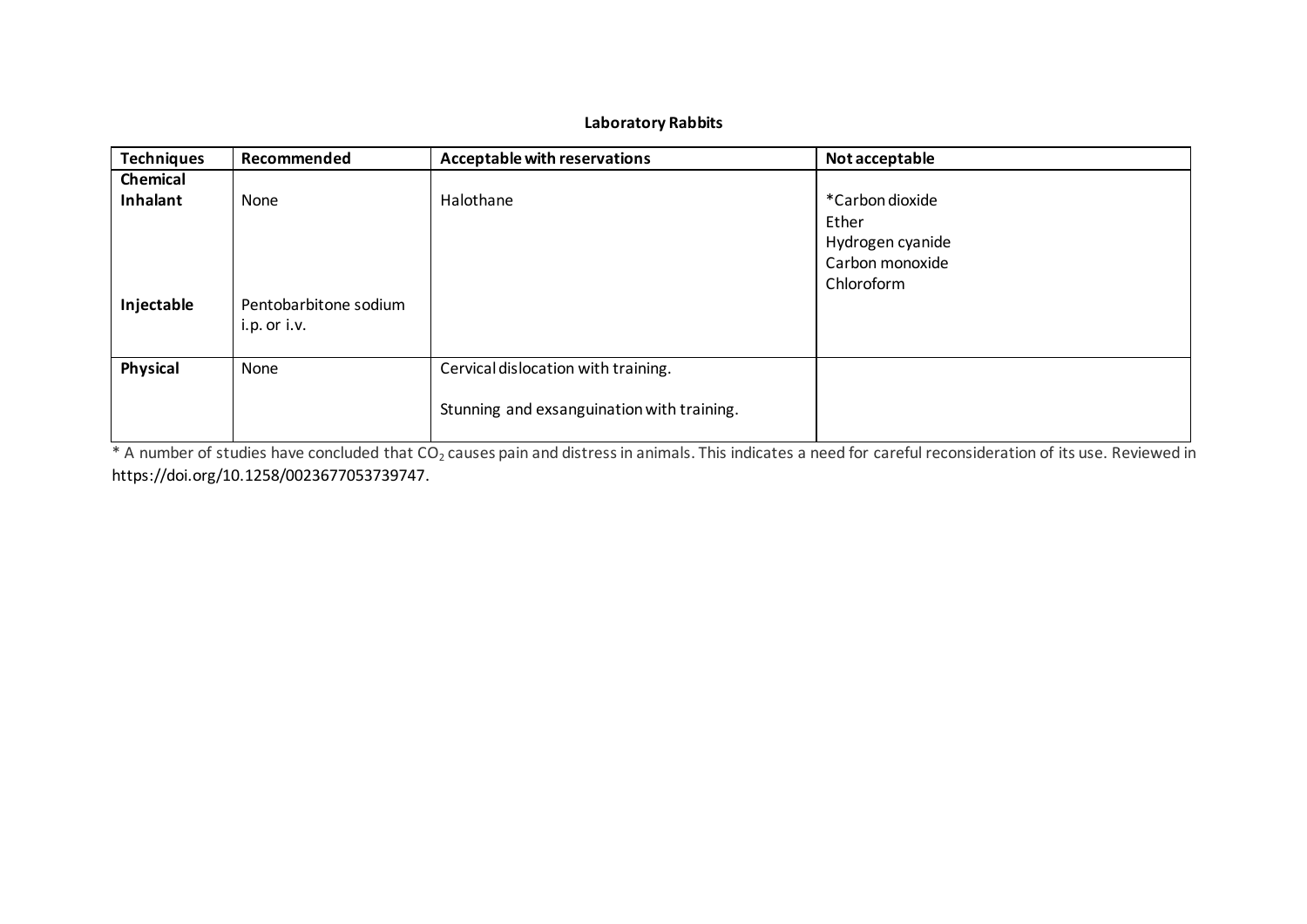### **Cattle**

Code of Welfare MS20:

- Dairy Cattle Code of Welfare dairy cattle must be rendered immediately insensible and remain in that state until death is confirmed.
- Sheep and Beef Cattle Code of Welfare beef cattle must be rapidly rendered insensible and remain in that state until death.

| <b>Techniques</b>           | Recommended                                                                                | Acceptable with reservations                                                                                                         | Not acceptable                                                                                                                                                 |
|-----------------------------|--------------------------------------------------------------------------------------------|--------------------------------------------------------------------------------------------------------------------------------------|----------------------------------------------------------------------------------------------------------------------------------------------------------------|
| <b>Chemical</b><br>Inhalant | None                                                                                       | <b>None</b>                                                                                                                          |                                                                                                                                                                |
| Injectable                  | None                                                                                       | Pentobarbitone sodium - vet only /under vet<br>supervision (Sedation prior to procedure<br>recommended)                              | Magnesium sulphate alone<br>Potassium chloride alone<br>Guaiphenesin (cough expectorant) alone<br>Mephenesin (muscle relaxant) alone<br>Succinyl choline alone |
| Physical                    | Penetrating captive<br>bolt, followed by<br>exsanguination or<br>pithing, with<br>training | Shooting (free bullet head shot) with training<br>Electrical stunning followed by exsanguination<br>(requires specialist facilities) | Blunt force trauma to head<br>Shooting to any part of the body other than the head<br>Use of non-penetrating captive bolt                                      |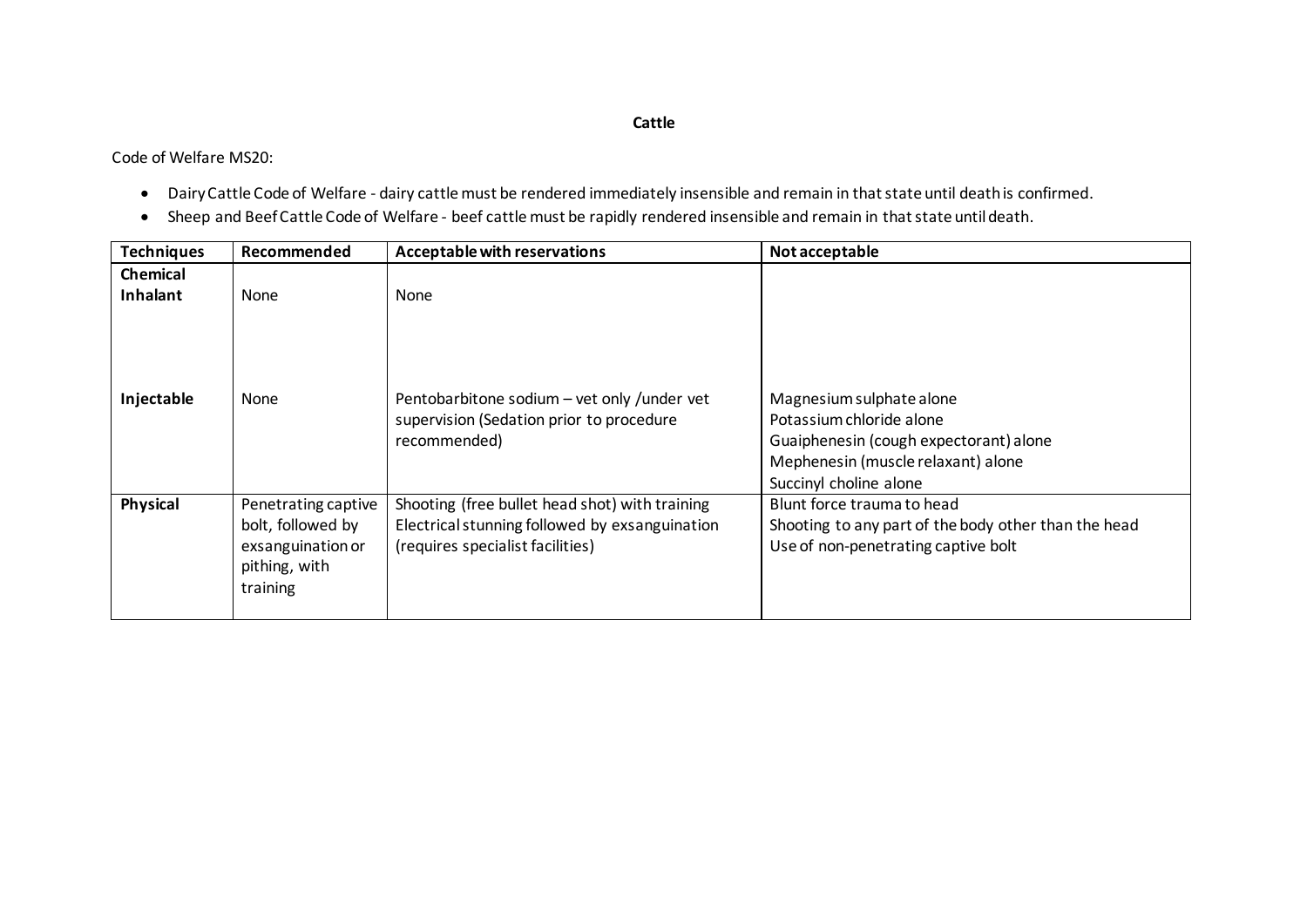**Calves**

| <b>Techniques</b>      | Recommended                                                                                | Acceptable with reservations                                                                                                                                                                                       | Not acceptable                                                                                                                                                         |
|------------------------|--------------------------------------------------------------------------------------------|--------------------------------------------------------------------------------------------------------------------------------------------------------------------------------------------------------------------|------------------------------------------------------------------------------------------------------------------------------------------------------------------------|
| <b>Chemical</b>        |                                                                                            |                                                                                                                                                                                                                    |                                                                                                                                                                        |
| Inhalant<br>Injectable | <b>None</b><br><b>None</b>                                                                 | None<br>Pentobarbitone sodium – vet only / under vet<br>supervision (Sedation prior to procedure<br>recommended)                                                                                                   | Magnesium sulphate alone<br>Potassium chloride alone<br>Guaiphenesin (cough expectorant) alone<br>Mephenesin (muscle relaxant) alone<br>Succinyl choline alone         |
| Physical               | Penetrating captive<br>bolt, followed by<br>exsanguination or<br>pithing, with<br>training | Non-penetrating captive bolt, followed by<br>exsanguination, with training<br>Shooting (free bullet head shot) with training<br>Electrical stunning followed by exsanguination<br>(requires specialist facilities) | Manually applied blunt force trauma to head<br>(Prohibited by regulation under AW Act)<br>Shooting to any part of the body other than the head<br>Exsanguination alone |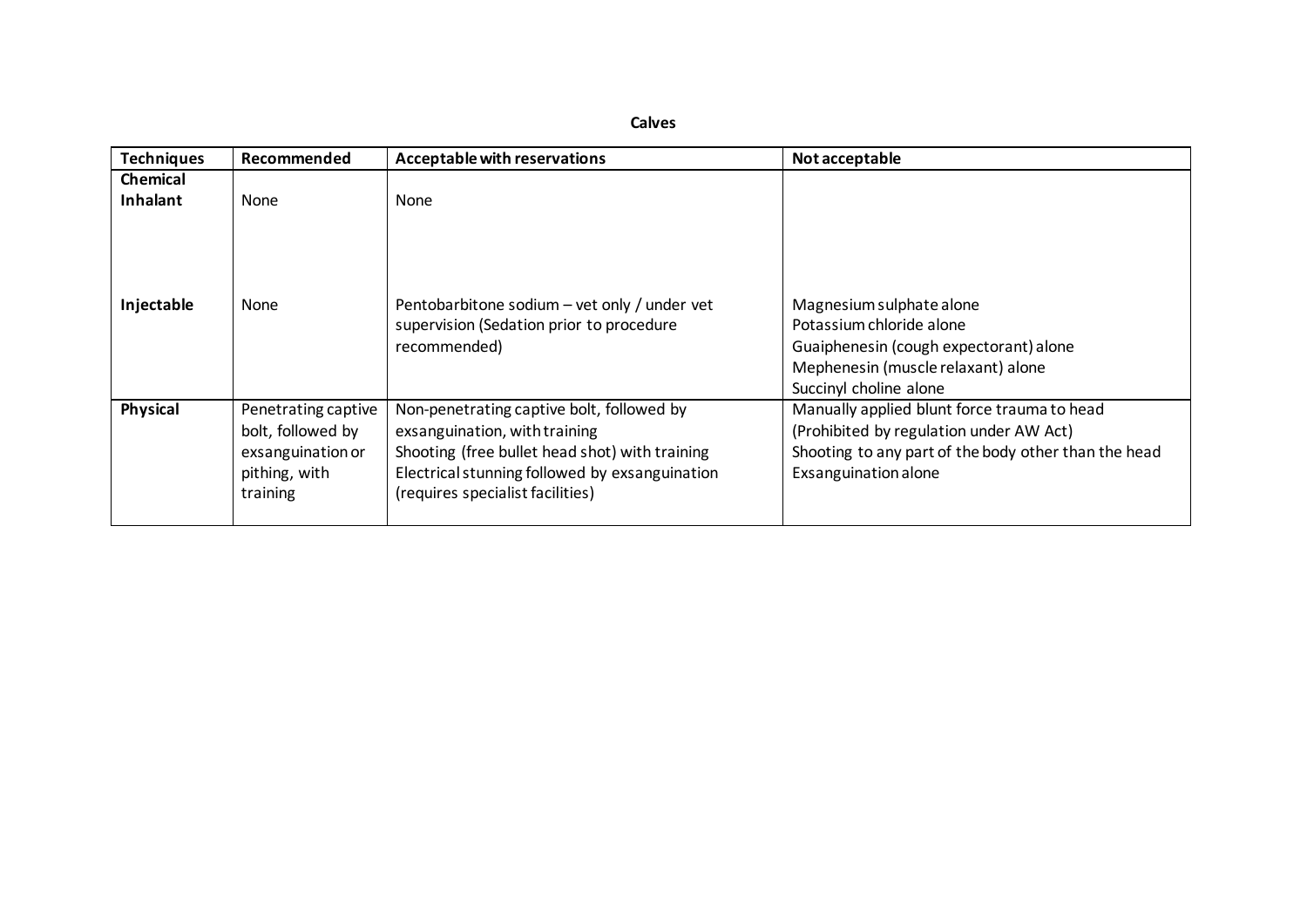# **Sheep and Goats**

Note:

- Sheep and Beef Cattle Code of Welfare recommended best practice is that sheep should be rapidly rendered insensible and remain in that state until death
- Goat Code of Welfare goats must be rapidly rendered insensible and remain in that state until death, MS 19

| <b>Techniques</b> | Recommended                                                                                | <b>Acceptable with reservations</b>                                                                                                                                                                                | Not acceptable       |
|-------------------|--------------------------------------------------------------------------------------------|--------------------------------------------------------------------------------------------------------------------------------------------------------------------------------------------------------------------|----------------------|
| <b>Chemical</b>   |                                                                                            |                                                                                                                                                                                                                    |                      |
| Inhalant          | None                                                                                       |                                                                                                                                                                                                                    |                      |
| Injectable        | Pentobarbitone<br>sodium - vet only<br>/under vet<br>supervision                           |                                                                                                                                                                                                                    |                      |
| Physical          | Penetrating captive<br>bolt, followed by<br>exsanguination or<br>pithing, with<br>training | Non-penetrating captive bolt, followed by<br>exsanguination, with training<br>Shooting (free bullet head shot) with training<br>Electrical stunning followed by exsanguination (requires<br>specialist facilities) | Exsanguination alone |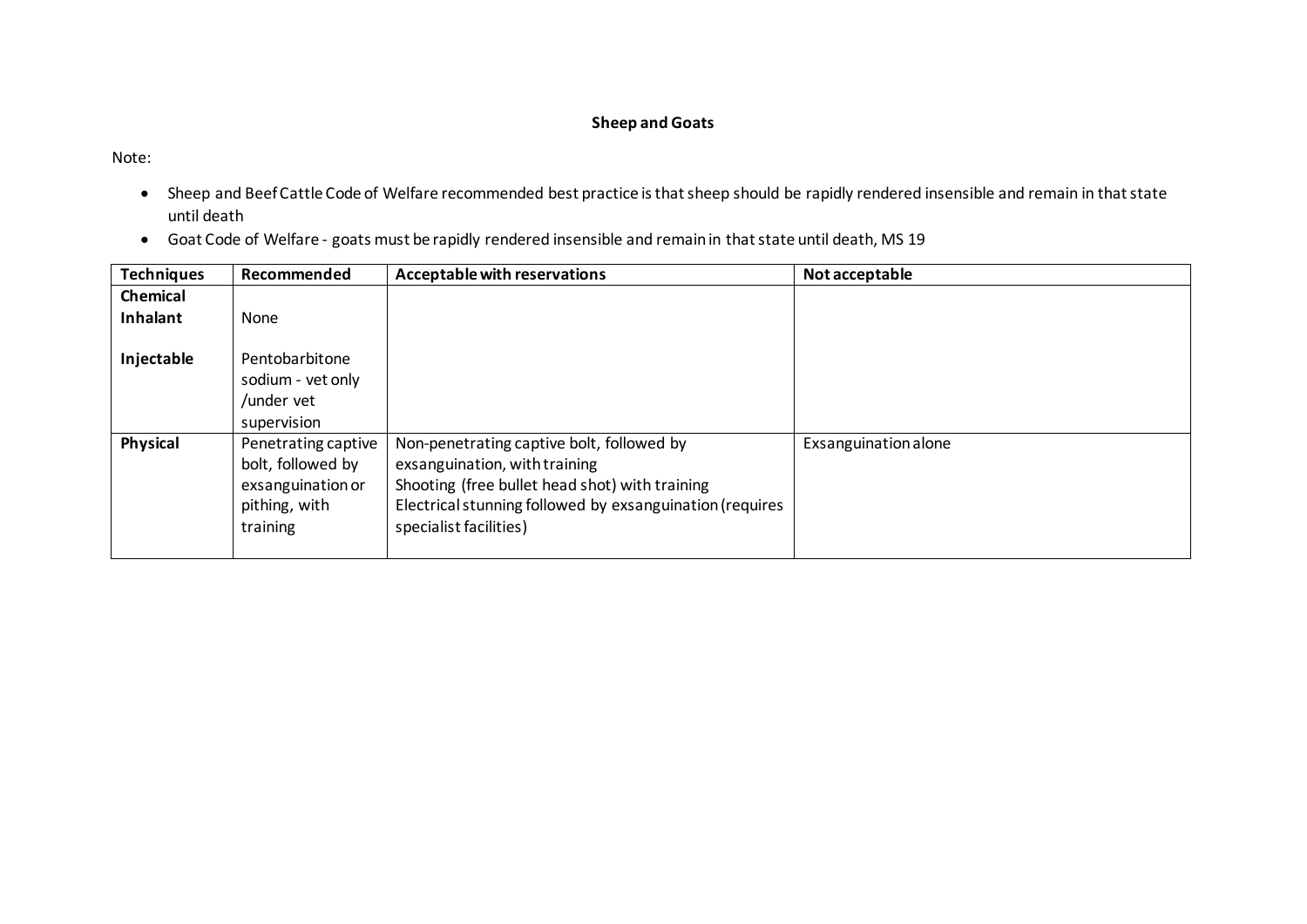# **Lambs and Kid Goats**

| <b>Techniques</b> | Recommended                                                                                                       | Acceptable with reservations                                                                                                         | Not acceptable                                                          |
|-------------------|-------------------------------------------------------------------------------------------------------------------|--------------------------------------------------------------------------------------------------------------------------------------|-------------------------------------------------------------------------|
| Chemical          |                                                                                                                   |                                                                                                                                      |                                                                         |
| Inhalant          | None                                                                                                              |                                                                                                                                      |                                                                         |
| Injectable        | Pentobarbitone<br>sodium - vet only<br>/under vet<br>supervision                                                  |                                                                                                                                      |                                                                         |
| Physical          | Penetrating or non-<br>penetrating captive<br>bolt, followed by<br>exsanguination or<br>pithing, with<br>training | Shooting (free bullet head shot) with training<br>Electrical stunning followed by exsanguination (requires<br>specialist facilities) | Exsanguination alone<br>Manually applied blunt force trauma to the head |

**'**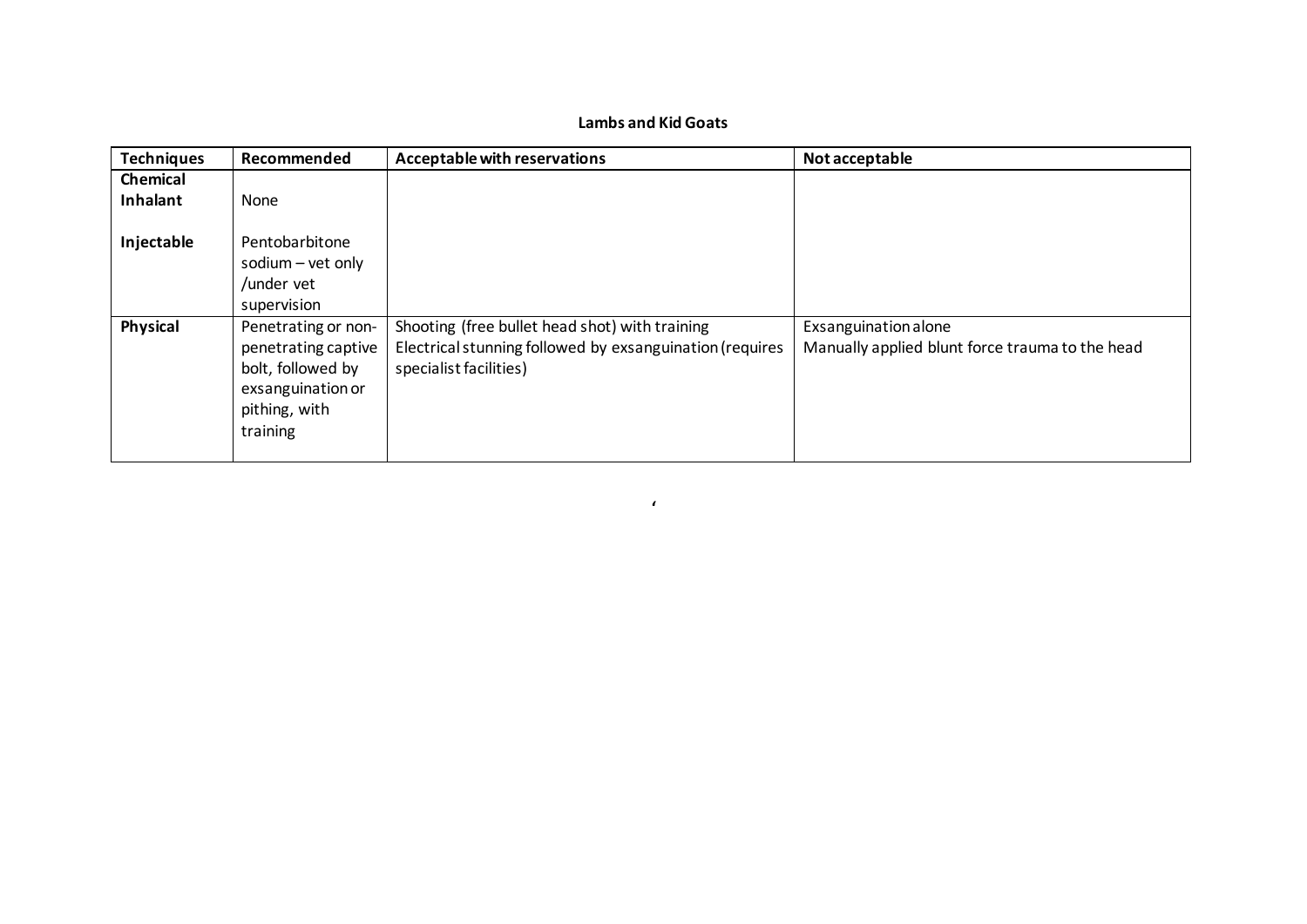Code of Welfare MS19:

- Pigs must be rapidly rendered insensible and remain in that state, until death.
- Animals rendered insensible by a blow or shot to the brain must be bled out immediately to ensure death occurs before recovery from stunning.

| <b>Techniques</b>           | Recommended                                                                                                                              | Acceptable with reservations                                                                                                                                                                                                                                                                                                                  | Not acceptable                                                                                                                                                  |
|-----------------------------|------------------------------------------------------------------------------------------------------------------------------------------|-----------------------------------------------------------------------------------------------------------------------------------------------------------------------------------------------------------------------------------------------------------------------------------------------------------------------------------------------|-----------------------------------------------------------------------------------------------------------------------------------------------------------------|
| <b>Chemical</b><br>Inhalant | <b>None</b>                                                                                                                              |                                                                                                                                                                                                                                                                                                                                               | Carbon dioxide                                                                                                                                                  |
| Injectable                  | Pentobarbitone sodium<br>$-$ vet only / under vet<br>supervision                                                                         |                                                                                                                                                                                                                                                                                                                                               |                                                                                                                                                                 |
| Physical                    | Pigs up to weaning: a<br>blow to the frontal<br>region of the skull,<br>sufficient to fracture the<br>skull, followed by<br>bleeding out | Pigs up to weaning:<br>Captive bolt, followed by exsanguination, with training<br>Shooting with training<br>Electrical stunning and exsanguination (use of tong<br>stunners)<br>Grower, finisher, adult pigs:<br>Shooting, with training<br>Electrical stunning, either as a 2-step or single step process<br>(requires specialist equipment) | Exsanguination without prior stunning.<br>Note - large pigs have extensive frontal<br>sinuses, and any physical slaughter method<br>must take this into account |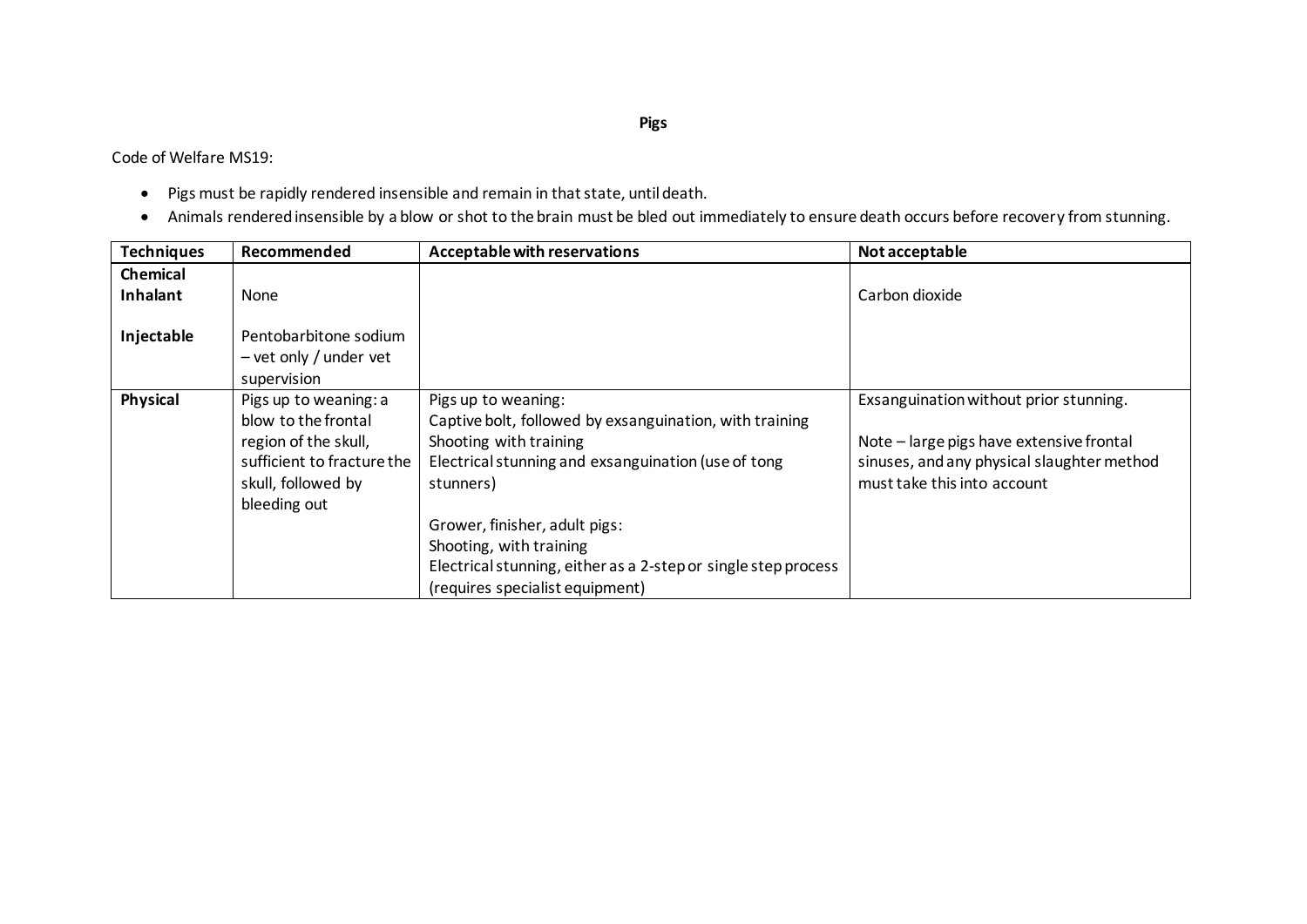#### **Horses**

Code of Welfare MS15:

- Horses must be rapidly rendered insensible and remain in that state, until death.
- Horses must not be shot in the back of the head.
- The spinal cord must not be severed or broken in any horse.
- Animals rendered insensible by a blow or shot to the brain must be bled out immediately to ensure that death occurs before recovery from stunning

| <b>Techniques</b>    | Recommended                                                                                                         | Acceptable with reservations                                                                                   | Not acceptable                         |
|----------------------|---------------------------------------------------------------------------------------------------------------------|----------------------------------------------------------------------------------------------------------------|----------------------------------------|
| Chemical<br>Inhalant | None                                                                                                                |                                                                                                                | Chloral hydrate                        |
| Injectable           | Pentobarbitone<br>sodium - vet only<br>/under vet<br>supervision<br>(sedation prior to<br>procedure<br>recommended) |                                                                                                                |                                        |
| Physical             |                                                                                                                     | Captive bolt, followed by exsanguination, with training<br>Shooting, followed by exsanguination, with training | Exsanguination without prior stunning. |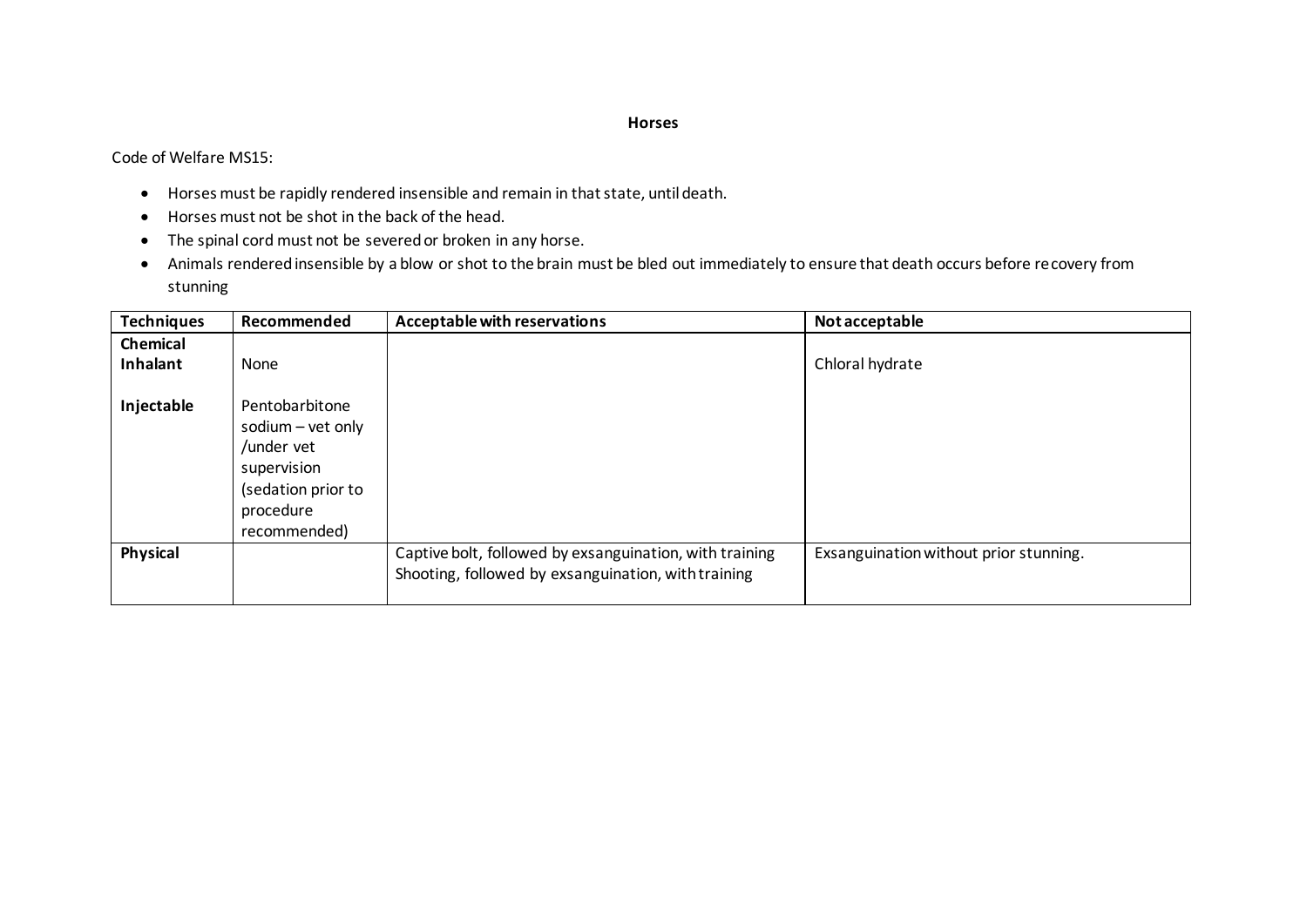#### **Poultry (including chickens, turkeys, quail, pheasants, ducks, geese)**

Meat Chicken Code of Welfare MS15, Layer Hen Code of Welfare MS17:

- The method(s) used for the humane destruction of meat chickens and layer hens, including unhatched eggs in the last half of incubation and dayold chicks, must ensure rapid death, which is confirmed by inspection
- Maceration equipment used for humane destruction must be designed to cause very rapid and complete fragmentation of the material into small particles
- When using gas, the procedure must ensure the collapse of every chicken/ hen within 35 seconds of exposure to the gas. Birds must remain in the gas for at least a further two minutes following collapse and be inspected to ensure that they are dead upon removal from the gas.
- Acceptable methods for emergency humane destruction:
	- o Electrical stunning followed by neck dislocation and exsanguination
	- o Neck dislocation alone
	- o Gas using a mixture of inert gases and carbon dioxide
	- o Immediate fragmentation/maceration for unhatched eggs and day-old chicks

| <b>Techniques</b> | Recommended                                                                                                                                                                           | Acceptable with reservations                                                                                                                                    | Not acceptable                                                 |
|-------------------|---------------------------------------------------------------------------------------------------------------------------------------------------------------------------------------|-----------------------------------------------------------------------------------------------------------------------------------------------------------------|----------------------------------------------------------------|
| Chemical          |                                                                                                                                                                                       | Carbon dioxide                                                                                                                                                  |                                                                |
|                   |                                                                                                                                                                                       | Nitrogen or argon                                                                                                                                               |                                                                |
| Inhalant          | A mixture of inert gases with a low<br>concentration of carbon dioxide<br>(i.e. up to 30%) to produce an<br>atmosphere with less than 2%<br>oxygen by volume (RBP Code of<br>Welfare) |                                                                                                                                                                 |                                                                |
| Injectable        | Overdose of injectable<br>anaesthetics                                                                                                                                                |                                                                                                                                                                 |                                                                |
| Physical          |                                                                                                                                                                                       | Cervical dislocation (with training)<br>Manually applied blunt force trauma (with training)<br>Electrocution followed by neck dislocation and<br>exsanguination | Exsanguination without prior stunning,<br>or full anaesthesia. |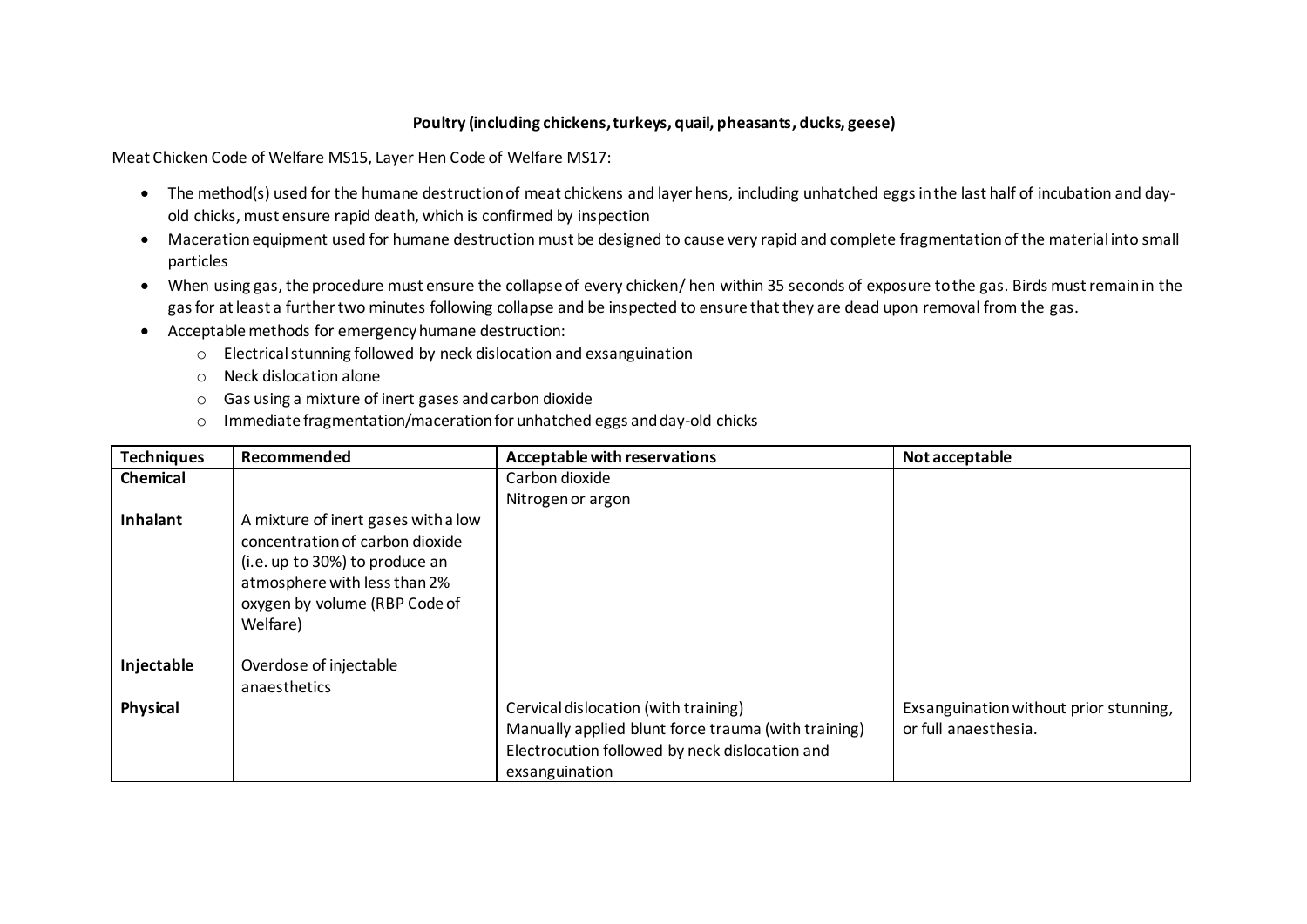|  | Captive bolt, both penetrating and non-penetrating    |  |
|--|-------------------------------------------------------|--|
|  | (with training)                                       |  |
|  | Gunshot for free ranging birds when capture or        |  |
|  | restraint would be highly stressful, or dangerous for |  |
|  | personnel                                             |  |
|  | Immediate maceration/fragmentation for unhatched      |  |
|  | eggs and day-old chicks                               |  |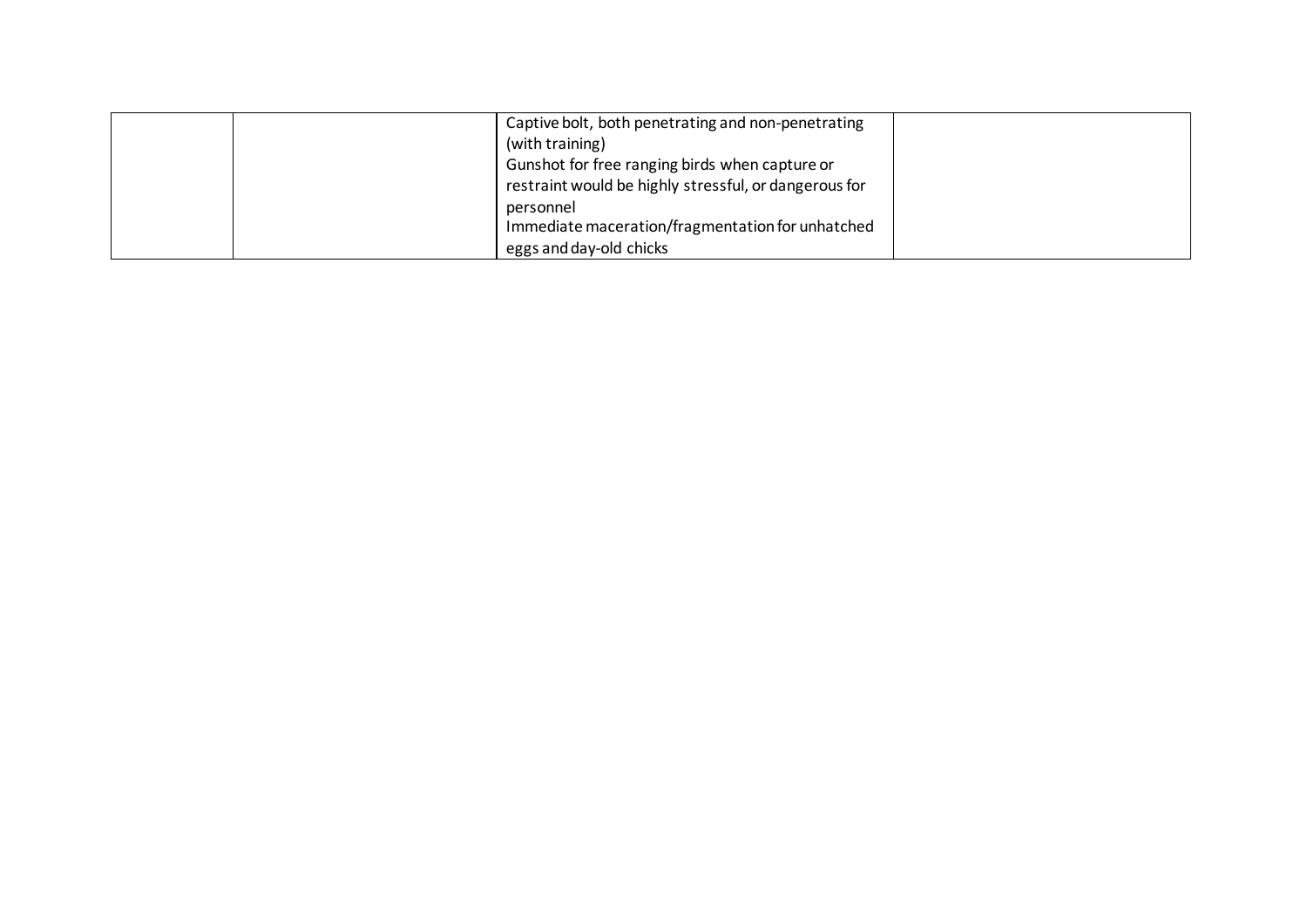#### **Non-native, unprotected birds caught in leg-hold traps**

• Native animals should be released if you are confident they are uninjured, or injuries are minor and the animal is likely to survive and exhibit normal behaviour. If the animal is not likely to survive even if treated it will need to be killed. If the animal requires treatment (to survive or address suffering) then it may be appropriate to seek care for the animal following DOC [wildlife health management guidance,](http://intranet/natural-heritage/terrestrial/wildlife-health-management/get-help-with-sick-injured-or-dead-wildlife/) which can be accessed at [www.doc.govt.nz/our-work/wildlife-health](http://www.doc.govt.nz/our-work/wildlife-health). Non-threatened native animals that have significant injury and are not a priority for treatment should be dispatched.

| <b>Techniques</b> | Recommended                                                                                               | Acceptable with reservations | Not acceptable |
|-------------------|-----------------------------------------------------------------------------------------------------------|------------------------------|----------------|
| Chemical          |                                                                                                           |                              |                |
| Inhalant          |                                                                                                           |                              |                |
| Injectable        |                                                                                                           |                              |                |
| Physical          | Blunt force trauma to the head<br>followed by dislocation of the<br>head from the body (with<br>training) |                              |                |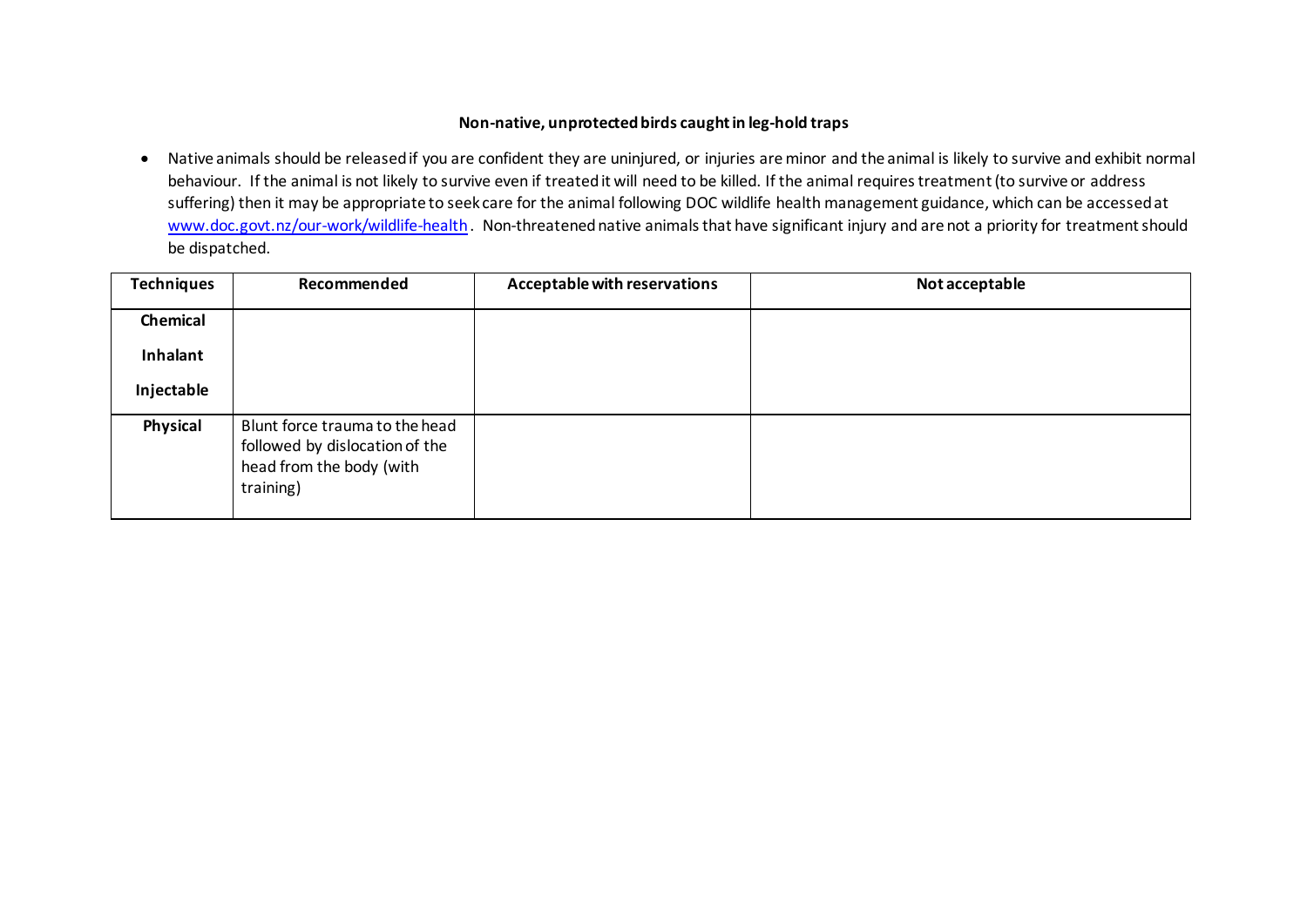### **Non-native reptiles and amphibians (small lizards, salamanders or frogs) caught in live traps**

• Blunt force trauma may not be appropriate for dispatching large numbers of small animals or if they must be kept intact for analytical studies. For amphibians immersion in an anaesthetic agent may be a viable option. Inhaled anaesthetic agents may be appropriate for euthanasia of lizards. Seek advice from a veterinarian to determine an appropriate method, agent and procedure for the species concerned, and potentially the life cycle stage, as you need to.

| <b>Techniques</b> | Recommended                                                                                                                                                                                          | Acceptable with reservations | Not acceptable |
|-------------------|------------------------------------------------------------------------------------------------------------------------------------------------------------------------------------------------------|------------------------------|----------------|
| Chemical          |                                                                                                                                                                                                      |                              |                |
| Inhalant          |                                                                                                                                                                                                      |                              |                |
| Injectable        |                                                                                                                                                                                                      |                              |                |
| Physical          | Blunt force trauma to the head (with<br>training)<br>Followed by "complete destruction<br>of the brain (severely<br>compressed/macerated), using<br>repeat strikes if necessary to achieve<br>this." |                              |                |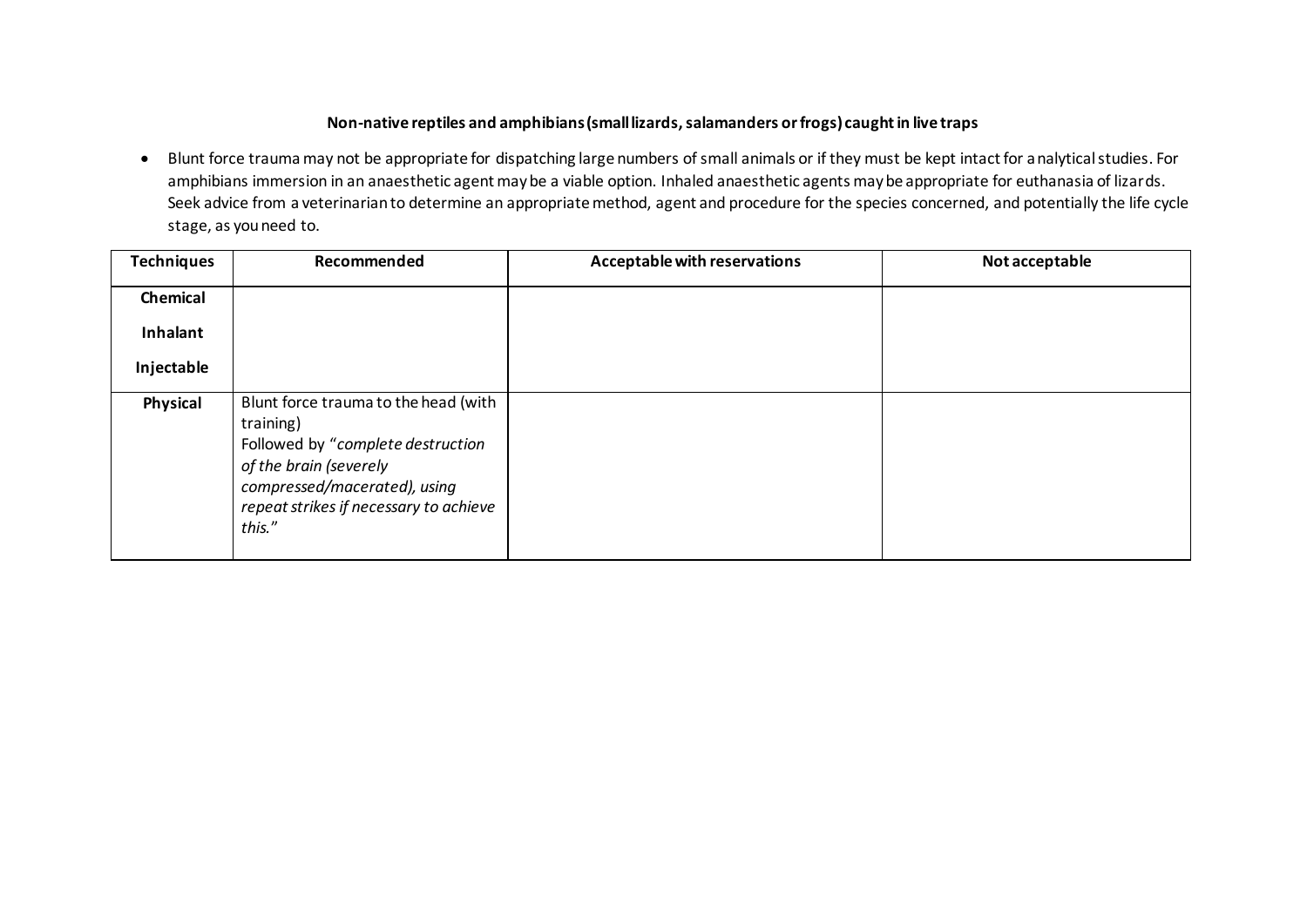# **Feral dogs caught in live traps**

• Where feral dogs are targeted (by cage trapping) carry a firearm. If trapping in a remote location, you should plan to carry a firearm as it will be necessary or most practical to shoot the animal at the trap site.

| <b>Techniques</b> | Recommended                                        | Acceptable with reservations | Not acceptable |
|-------------------|----------------------------------------------------|------------------------------|----------------|
| Chemical          |                                                    |                              |                |
| Inhalant          |                                                    |                              |                |
| Injectable        |                                                    |                              |                |
| Physical          | Shooting (free bullet head<br>shot) with training. |                              |                |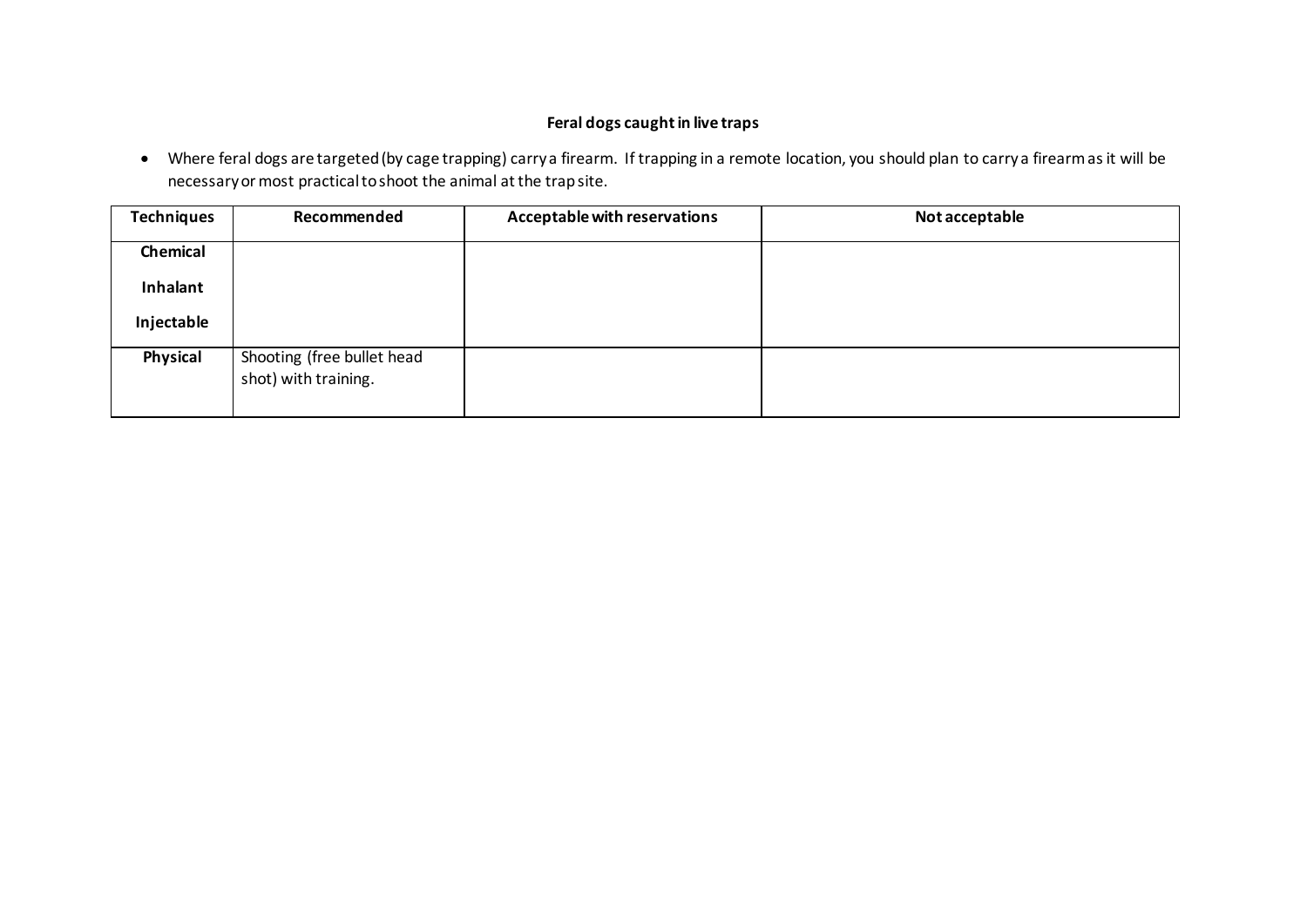### **Feral cats caught in live traps**

- Two options choose the best one that suits the situation. Shooting is preferred for cats caught in cage traps.
- A live feral cat in a trap can be difficult and dangerous to handle. Feral cats should be approached confidently and quietly. It is a good idea to get gear organised out of the cat's line-of-sight first. This will minimise disturbing the cat to prevent it pulling out of the trap. Trappers must be experienced and capable of using the chosen technique.

| <b>Techniques</b> | Recommended                                                                                                                                                                                                                                                                                                                                                                                                                                           | Acceptable with reservations | Not acceptable |
|-------------------|-------------------------------------------------------------------------------------------------------------------------------------------------------------------------------------------------------------------------------------------------------------------------------------------------------------------------------------------------------------------------------------------------------------------------------------------------------|------------------------------|----------------|
| Chemical          |                                                                                                                                                                                                                                                                                                                                                                                                                                                       |                              |                |
| Inhalant          |                                                                                                                                                                                                                                                                                                                                                                                                                                                       |                              |                |
| Injectable        |                                                                                                                                                                                                                                                                                                                                                                                                                                                       |                              |                |
| Physical          | <b>Option 1.</b> Shooting (free bullet head shot) with<br>training.<br><b>Option 2.</b> Blunt force trauma to the head (with<br>training)<br>Followed by "additional blows to the head until<br>the skull compressed" then "lift the animal and<br>check it bleeds in a continuous stream from the<br>skull and/or ear; or bend the head back to<br>expose the throat and cut across the throat to<br>sever all major blood vessels" to confirm death |                              |                |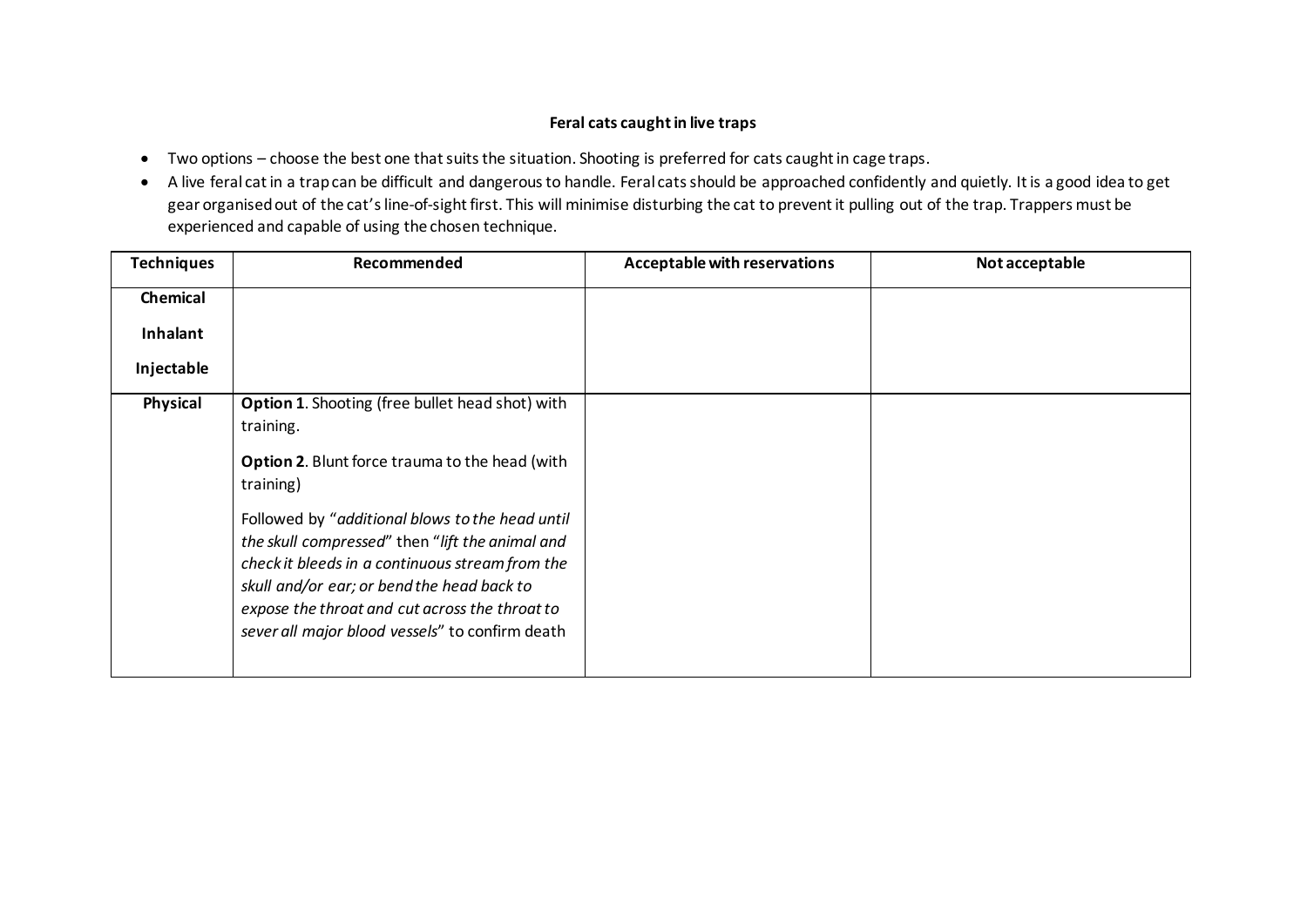# **Possums, mustelids, rabbits, hares, rodents, wallabies caught in live traps**

• Two options – choose the best one that suits the situation

| <b>Techniques</b> | Recommended                                                                                                                                                                                                                                                                                                                                                                     | Acceptable with reservations | Not acceptable |
|-------------------|---------------------------------------------------------------------------------------------------------------------------------------------------------------------------------------------------------------------------------------------------------------------------------------------------------------------------------------------------------------------------------|------------------------------|----------------|
| Chemical          |                                                                                                                                                                                                                                                                                                                                                                                 |                              |                |
| Inhalant          |                                                                                                                                                                                                                                                                                                                                                                                 |                              |                |
| Injectable        |                                                                                                                                                                                                                                                                                                                                                                                 |                              |                |
| Physical          | <b>Option 1. Blunt force trauma to the head (with</b><br>training)                                                                                                                                                                                                                                                                                                              |                              |                |
|                   | Followed by "additional blows to the head until the<br>skull compressed" then "lift the animal and check it<br>bleeds in a continuous stream from the skull and/or<br>ear; or bend the head back to expose the throat<br>and cut across the throat to sever all major blood<br>vessels" to confirm death<br><b>Option 2.</b> Shooting (free bullet head shot) with<br>training. |                              |                |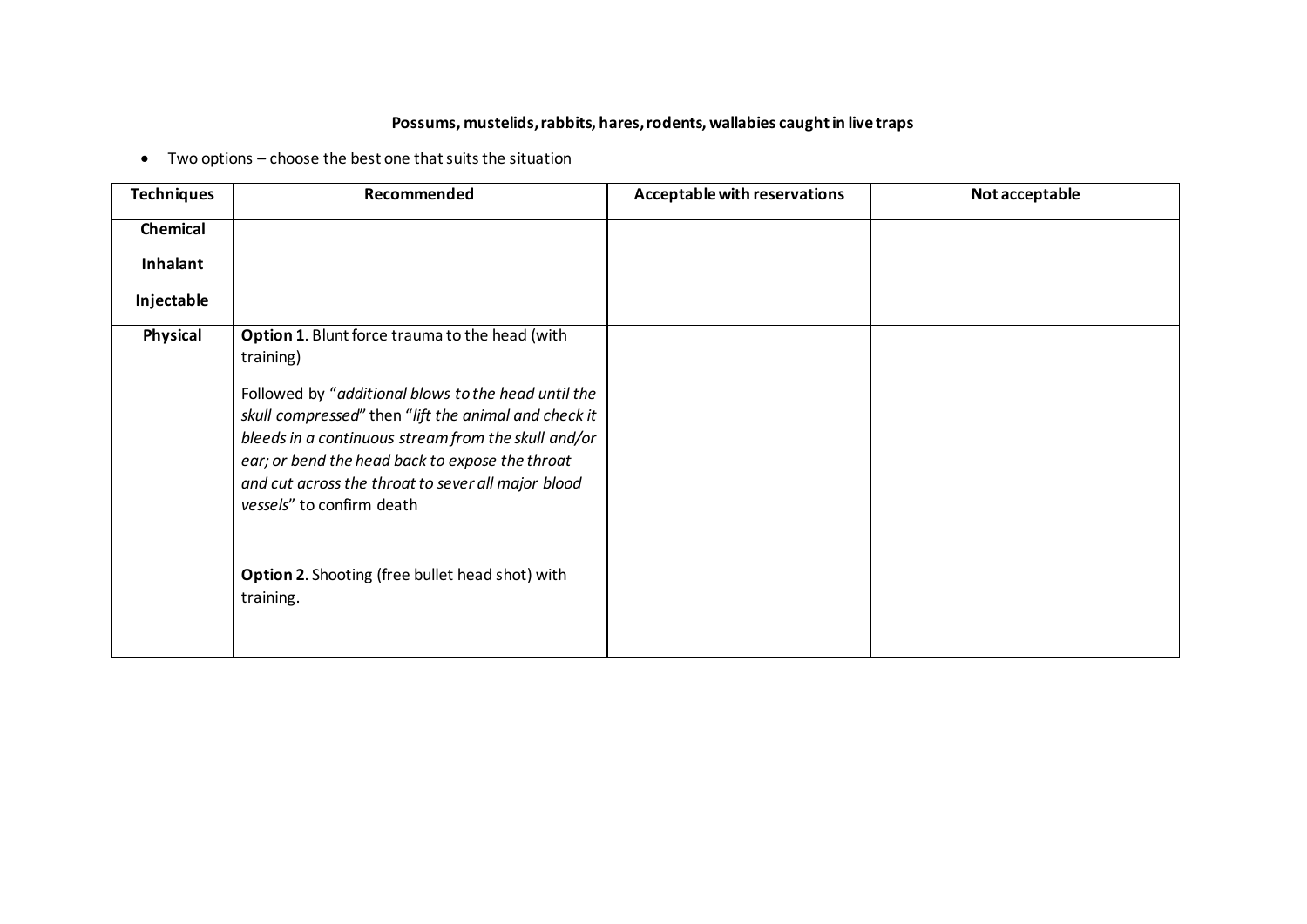# **Hedgehogs caught in live traps**

• It will usually be necessary to uncurl the hedgehog to expose the head. This can be done by positioning the animal on its side, then placing a foot on and pressing firmly downward on the spines and skin on the upper half of the body, forcing it to uncurl.

| <b>Techniques</b> | Recommended                            | Acceptable with reservations | Not acceptable |
|-------------------|----------------------------------------|------------------------------|----------------|
| Chemical          |                                        |                              |                |
| Inhalant          |                                        |                              |                |
| Injectable        |                                        |                              |                |
| Physical          | Blunt force trauma to the head (top of |                              |                |
|                   | the cranium) (with training)           |                              |                |
|                   | Followed by "additional blows to the   |                              |                |
|                   | head until the skull is compressed"    |                              |                |
|                   |                                        |                              |                |